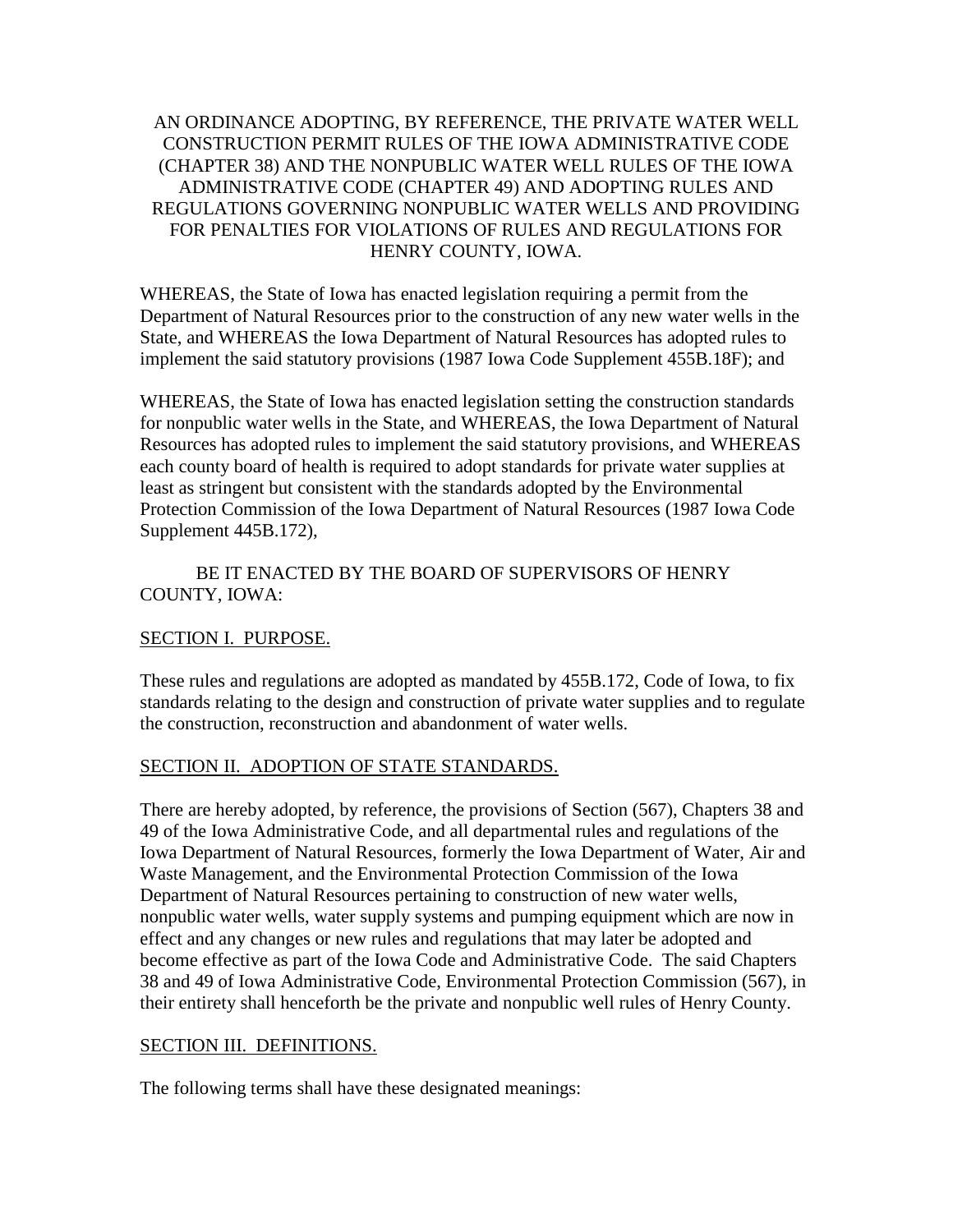- A. Board of Supervisors: The Board of Supervisors for Henry County, Iowa established pursuant to Chapter 331, Code of Iowa, or its authorized representative.
- B. Health Officer: Person designated by the Board of Supervisors to serve as its authorized representative for purposes of enforcement and administration of the rules and regulations governing nonpublic water wells. The Board of Supervisors designates the County Engineer or the Assistant County Engineer or the Assistant to the County Engineer for Henry County, Iowa to serve as Health Officer for purposes of this ordinance.
- C. Person: Any person, firm, association, organization, partnership, business, trust, corporation, company, trustee, syndicate, club, institution, agency, or entity recognized by law as the subject of rights and duties. The masculine, feminine, singular or plural is included in any circumstance.
- D. Department: Iowa Department of Natural Resources.

# SECTION IV. REQUIREMENTS.

- A. All nonpublic water wells, water supply systems and related pumping equipment shall be constructed, reconstructed or abandoned, when located within Henry County, Iowa, in accordance with Section (567), Chapters 38 and 49 of the Administrative Code of Iowa, and all departmental rules and regulations of the Iowa Department of Natural Resources, formerly the Iowa Department of Water, Air and Waste Management, now in effect and any changes or new rules and regulations that may become effective in the future.
- B. No nonpublic water well, water supply system or related pumping equipment shall be constructed, reconstructed or abandoned when located within Henry County, Iowa without first obtaining a permit from the Board of Supervisors.

## SECTION V. PERMITS.

- A. Application for permits: Each person desiring to obtain a permit required under these regulations shall submit to the Board of Supervisors an application for a permit in the form as prescribed by resolution of the Board of Supervisors, which shall contain, at a minimum, the following information: owner's name, correct street address or road, section and township, the type of system desired, with other pertinent information as may be required, and shall include information required on forms of the Department under I.A.C. 567-38.4.
- B. Application fee: Before consideration of the application, the applicant shall pay an application fee in an amount set by the Board of Supervisors by resolution. The current fee shall be fixed in the amount of \$25.00, which fee may be changed by the Board of Supervisors by resolution, as permitted under I.A.C. 567-38.5.
- C. Plans and specifications: Each person desiring to obtain a permit shall provide to the Health Officer sufficient plans and specifications and other desired information so that the Health Officer will be able to determine if the proposed project complies with standards required by these regulations.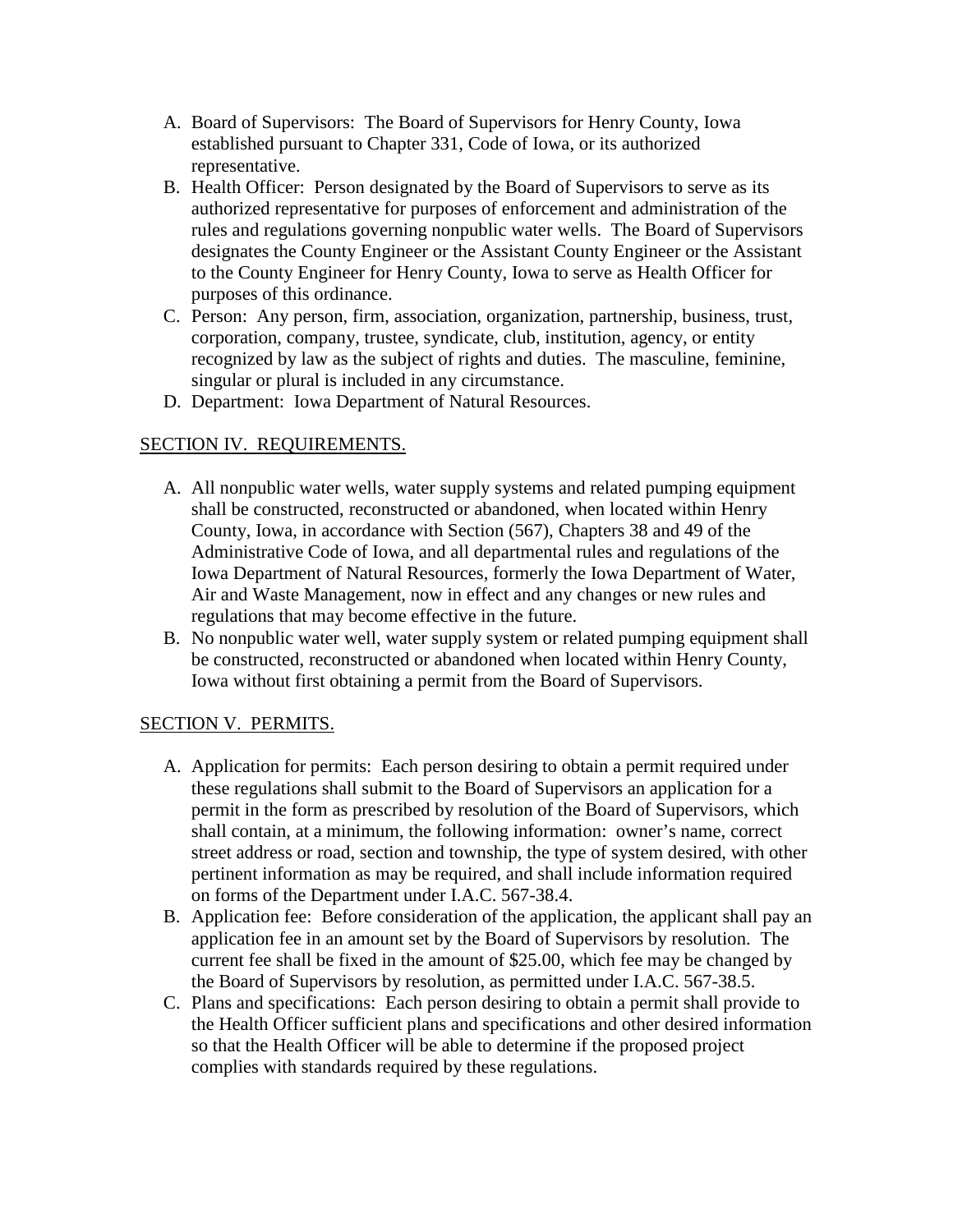- D. Site inspection: Each application for a permit shall consent to an inspection of the site of the proposed project by the Health Officer, before construction, during construction, and upon completion of construction to insure that the project conforms to standards required under these regulations.
- E. Approval by Health Officer: Upon approval of the application by the Health Officer, a non-public water supply system or well permit and permit warning card will be issued. Permits shall expire and have no further validity if the construction or reconstruction or abandonment is uncompleted within one calendar year from the date of issuance. To be valid, the permit shall be signed by the Health Officer upon initial authorization. No nonpublic water supply system or well shall be covered or so constructed to prevent final inspection and periodic monitoring by the Health Officer. Permit warning cards shall be displayed during the entire construction period so as to be plainly visible. A record shall be kept of final inspection results by the Health Officer.
- F. Emergency permits may be issued as provided for under I.A.C. 567-38.7 by the Board of Supervisors or Health Officer as the designee of the Board of Supervisors.

## SECTION VI. WELL LOGS.

A completed well log, giving all required information, shall be submitted within a reasonable time after a new well is constructed.

### SECTION VII. ENFORCEMENT.

Any person who violates any provision of this ordinance commits a county infraction and shall be subject to the imposition of a civil penalty or other appropriate relief to abate or halt the violation as provided for by 331.307, Code of Iowa. Each day upon which a violation occurs constitutes a separate county infraction punishable by a civil penalty of not more that one hundred dollars for each violation or, if the infraction is a repeat offense, a civil penalty not to exceed two hundred dollars for each repeat offense. The County shall be permitted to seek such other relief in addition to a civil penalty as is now permitted pursuant to 331.307, or which may later be permitted upon amendment of 331.307, the Iowa Code.

#### SECTION VIII. SAVINGS CLAUSE.

If any section, paragraph, clause, or provision of this regulation shall be held invalid, the invalidity of such section, paragraph, clause, or provision shall not affect the validity of the remaining provisions of this regulation.

#### SECTION IX. VARIANCES.

Variances to these rules may be granted where there is substantial compliance with the standards of these regulations and there have been demonstrated practical difficulties or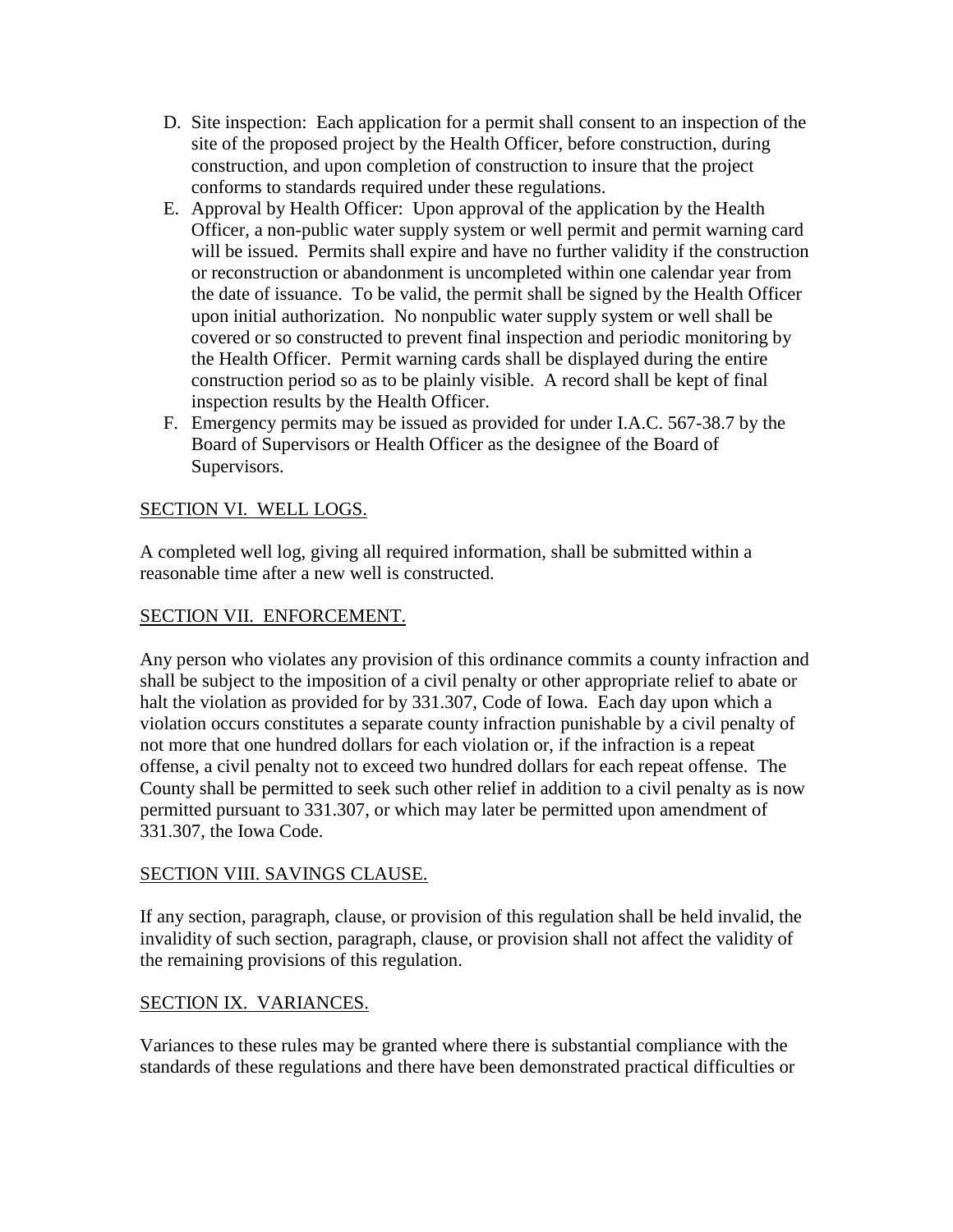unnecessary hardships in carrying out the provisions of these regulations. Variances and reasoning shall be in writing as required by I.A.C. 567-49.4.

## SECTION X. EMERGENCY CONSTRUCTION.

In the event of an emergency need for construction of a project to provide for water to sustain livestock or persons, the County Board of Supervisors or Health Officer as the designee of the Board of Supervisors, may grant a permit if emergency drilling is necessary to meet an immediate need for water in the manner and using forms prescribed by I.A.C. 567-38.6.

#### SECTION XI. EFFECTIVE DATE.

These rules and regulations shall be in effect after their final passage, approval, publication and public hearings as provided for by law for ordinances to be adopted by the Board of Supervisors for Henry County, Iowa and after there has been a delegation of authority to the Board of Supervisors from the Department to issue private well construction permits pursuant to Iowa Administrative Code (567) Environmental Protection Chapter 38, Section 567-38.15.